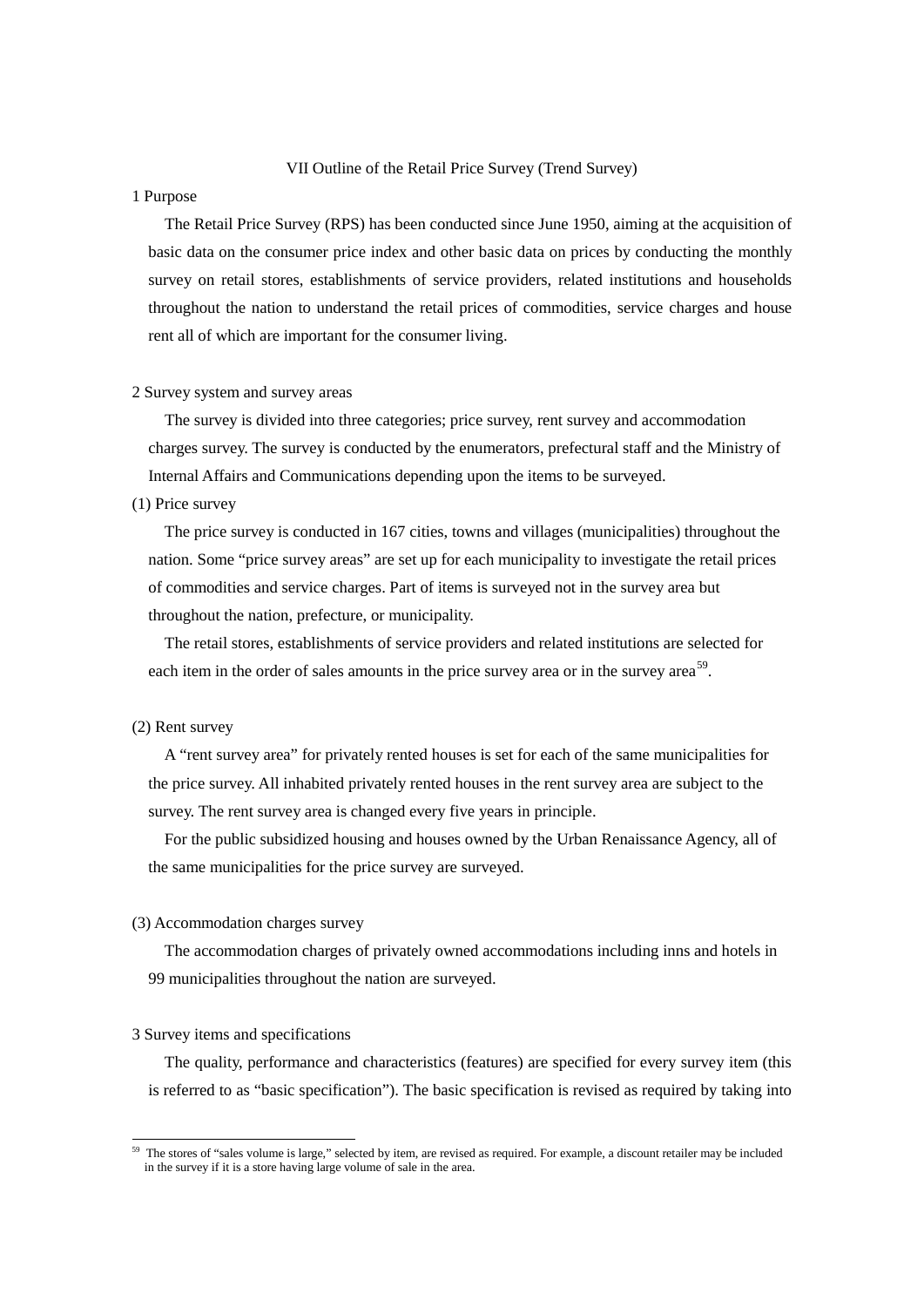account the changes in sales, etc.  $60$  If the survey is impossible or difficult because the commodities applicable to basic specification is not sold in a surveyed municipality, a specification which sells well in that municipality (municipal specification) is alternatively selected according to the actual circumstances in the municipality.

## 4 Survey date

The survey of the items subject to monthly survey by the enumerators is conducted on Wednesday, Thursday or Friday of the week in which the 12th day of the month is included. Part of items in fresh fish and seafood, vegetables, fruits and cut flowers is surveyed three times a month, at the beginning, middle and end of the month, that is on Wednesday, Thursday or Friday of the week in which the 5th, 12th and 22nd of the months are included.

The survey of the items subject to monthly survey by the prefectural staff or the Ministry of Internal Affairs and Communications is conducted on Friday of the week in which the 12th day of the month is included (but, Sunday for the admission charges of theme parks).

Accommodation charges are surveyed every month on Friday (or next Monday if it is the day before a holiday) and Saturday of the week in which the 5th day of the month is included.

### 5 Survey methods

In the price and accommodation charges surveys, the enumerators visit stores to survey retail prices of the survey items and service charges, etc. Bargain prices in short-term bargain sale (within 7 days), clearance sale and garage sale, monthly installment sale, and second-hand goods sale are not included.

The rent survey includes the monthly rent and total floor space of housing. For private house rent, the rent survey areas are divided into three groups, and each group is surveyed once every three months.

### [Remark 1] Handling of indirect taxes

Retail prices and service charges surveyed in the RPS contain indirect taxes such as consumption taxes into the purchase price of goods and services. Even though the sticker price does not include the consumption tax, the actual selling prices with the consumption tax are surveyed. When the tax rate revise for the Consumption Tax, for the goods and services for which the revised consumption tax is not applied for a certain period of time according to the law or regulation, their prices are surveyed based on the rate of tax for which a respite is granted, considering the actual selling prices.

<span id="page-1-0"></span><sup>&</sup>lt;sup>60</sup> The revision of the basic specification is announced as required in the website of the Bureau of Statistics of the Ministry of Internal Affairs and Communications.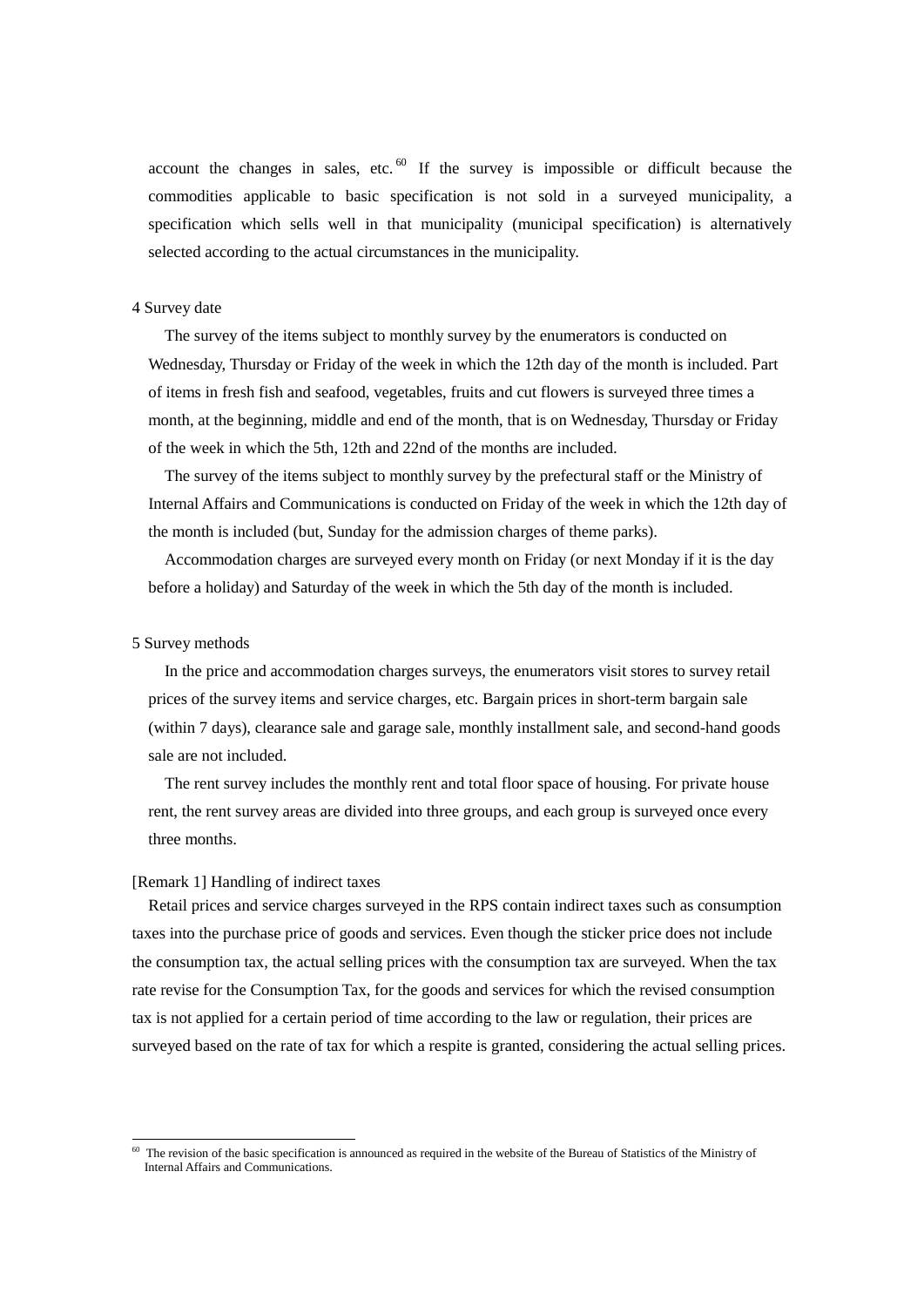[Remark 2] Specifications

The survey specification is set to allow the specified products to be surveyed in a consistent way throughout the nation. The specifications are setting in a various way: a unit of capacity for bread, meat and vegetables, or trademarks of several hot-selling lines of products such as household goods. Some survey specifications include "trademark," "model number" or "part number," etc. (e.g., in beer and home appliances). In that case, we provide lists of products applicable to the function, standard, capacity or specifications designated in the survey specification to the enumerators. The product not included in this list of products may be surveyed if it is a new product and meets the survey specifications. In the RPS, specifications are prepared to meet both conditions of representativity of price fluctuations and uniformity in quality according to characters of each item.

## [Remark 3] Revision of specifications

Corporate strategies and consumption behaviors of households constantly change, and the hot-selling line of products vary with time due to product renewal, flow in the market and changes in tastes. For example, when a product with improved quality is marketed and the old product is no longer manufactured, the target needs to be changed.

In the RPS, availability of products is always checked and market share of all items is confirmed several times a year. Direct interview of manufacturers is also conducted for revising the survey specifications (specification revision) in time to ensure the specifications that represent the reality.

### 6 Number of collected prices

As shown in the table below, six item categories are determined for each survey item and specification in consideration of the factors such as the buying behavior of consumers and price variations among stores.

| Item<br>category | Description                                                                                                                  |
|------------------|------------------------------------------------------------------------------------------------------------------------------|
| A                | Items consumers buy mainly at their neighboring areas, and the prices differ among<br>areas                                  |
| B                | Items consumers buy mainly at representative commercial areas or large retail stores,<br>and the prices differ among outlets |
| $\mathbf C$      | Items whose price differences are comparatively small among areas and outlets                                                |
| D                | Items of a single price or negligible price differences within the prefecture or the<br>municipality                         |
| E                | Items of a single price or negligible price differences throughout the country or the<br>districts                           |
| S                | Items whose prices are surveyed at any place of the municipality without fixed survey<br>districts                           |